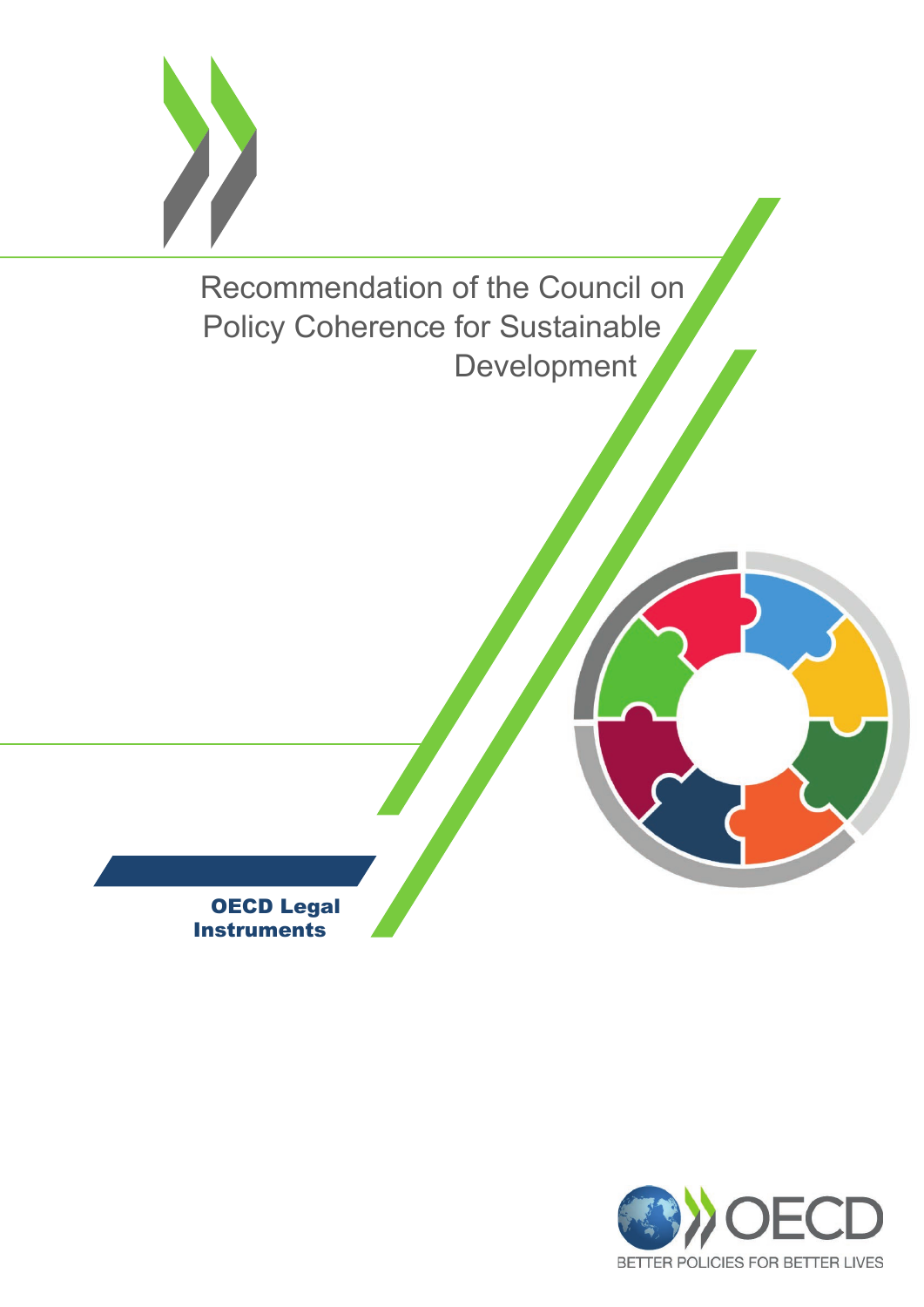This document is published under the responsibility of the Secretary-General of the OECD. It reproduces an OECD Legal Instrument and may contain additional material. The opinions expressed and arguments employed in the additional material do not necessarily reflect the official views of OECD Member countries.

This document, as well as any data and any map included herein, are without prejudice to the status of or sovereignty over any territory, to the delimitation of international frontiers and boundaries and to the name of any territory, city or area.

For access to the official and up-to-date texts of OECD Legal Instruments, as well as other related information, please consult the Compendium of OECD Legal Instruments at http://legalinstruments.oecd.org.

**Please cite this document as:** OECD, *Recommendation of the Council on Policy Coherence for Sustainable Development*, OECD/LEGAL/0381

Series: OECD Legal Instruments

**Photo credit:** © OECD

© OECD 2019

This document is provided free of charge. It may be reproduced and distributed free of charge without requiring any further permissions, as long as it is not altered in any way. It may not be sold.

This document is available in the two OECD official languages (English and French). It may be translated into other languages, as long as the translation is labelled<br>"unofficial translation" and includes the following disc *only and its accuracy cannot be guaranteed by the OECD. The only official versions are the English and French texts available on the OECD website http://legalinstruments.oecd.org"*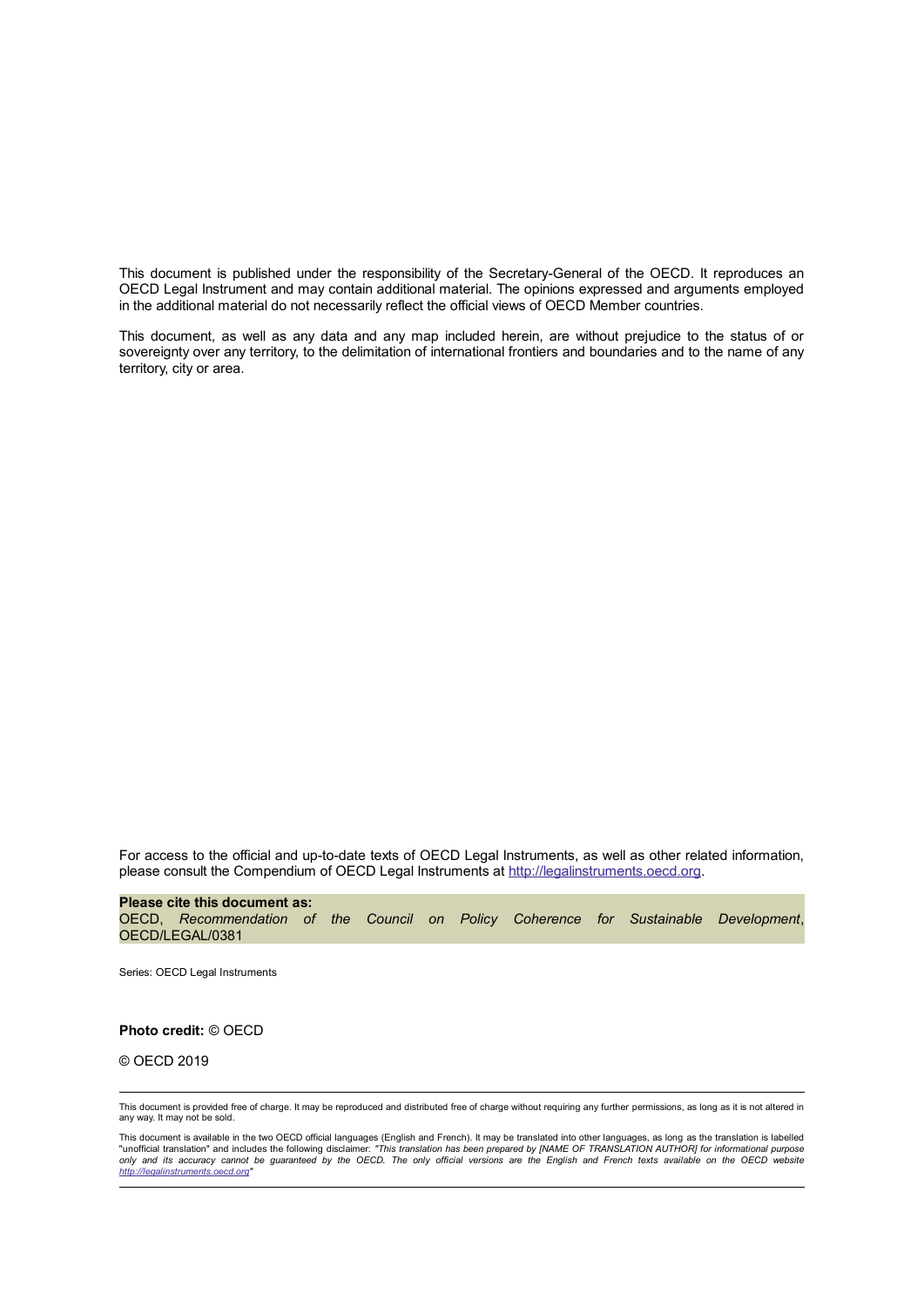# **Date(s)**

Adopted on 29/04/2010 Amended on 11/12/2019

# **Background Information**

The *Recommendation of the Council on Good Institutional Practices in Promoting Policy Coherence for Development* was adopted by the OECD Council on 29 April 2010. The Recommendation was revised by the Council on 11 December 2019 on the proposal of the Development Assistance Committee (DAC) and the Public Governance Committee (PGC). On this occasion it was renamed the *Recommendation on Policy Coherence for Sustainable Development* (PCSD). The revisions aimed at providing a comprehensive instrument to help Adherents equip policymakers with the necessary institutional mechanisms and policy tools to support and promote coherent policies for sustainable development with a view to respond to the universal commitments made under the 2030 Agenda and the Sustainable Development Goals.

### *OECD's work on Policy Coherence for Sustainable Development and the need for a standard on Policy Coherence for Sustainable Development*

Since the early 1990s, the OECD has been at the forefront of international efforts to promote policy coherence for development (PCD). The OECD has a strong track record in monitoring policy coherence efforts in its Member countries through peer reviews. While PCD has traditionally been seen as the main responsibility of countries that are providers of development co-operation, the 2030 Agenda for Sustainable Development adopted by all United Nations (UN) Member States calls for a broader approach to policy coherence. The 2030 Agenda states that the SDGs are indivisible, and that they balance the economic, social and environmental dimensions of sustainable development and calls for no one to be left behind. To help make progress toward this balance, the SDGs include SDG Target 17.14, which calls on all countries to enhance policy coherence for sustainable development (PCSD) as an essential means of implementation for all the Goals.

Since the adoption of the 2030 Agenda, the OECD has been working on aligning its approaches to policy coherence with the principles and nature of the 2030 Agenda, and develop tools and guidance for implementation in collaboration with the European Union, the UN specialised organisations and agencies, and other stakeholders. It is also collaborating with UN Environment and OECD Members to develop methodologies for tracking progress on policy coherence at the global and national levels. The Recommendation on PCSD responds to the growing demand by OECD Members and non-Members to deal with the "how" of coherent 2030 Agenda implementation.

The 2019 revisions of the Recommendation build upon Adherents' experience in implementing the 2010 Recommendation. It is the culmination of more than 20 years of lessons learned in promoting policy coherence. As a joint proposal from the DAC and the PGC, the revisions draw on the DAC peer reviews as well as on country reviews done under the auspices of the PGC.

#### *An inclusive process for revising the Recommendation*

The 2019 revisions were developed through an inclusive process. It benefited from five rounds of consultations involving a number of OECD committees and other bodies, including the DAC, PGC, Regulatory Policy Committee (RPC), Regional Development Policy Committee (RDPC), Environmental Policy Committee (EPOC), Committee on Statistics and Statistical Policy (CSSP) and the informal network of National Focal Points for Policy Coherence.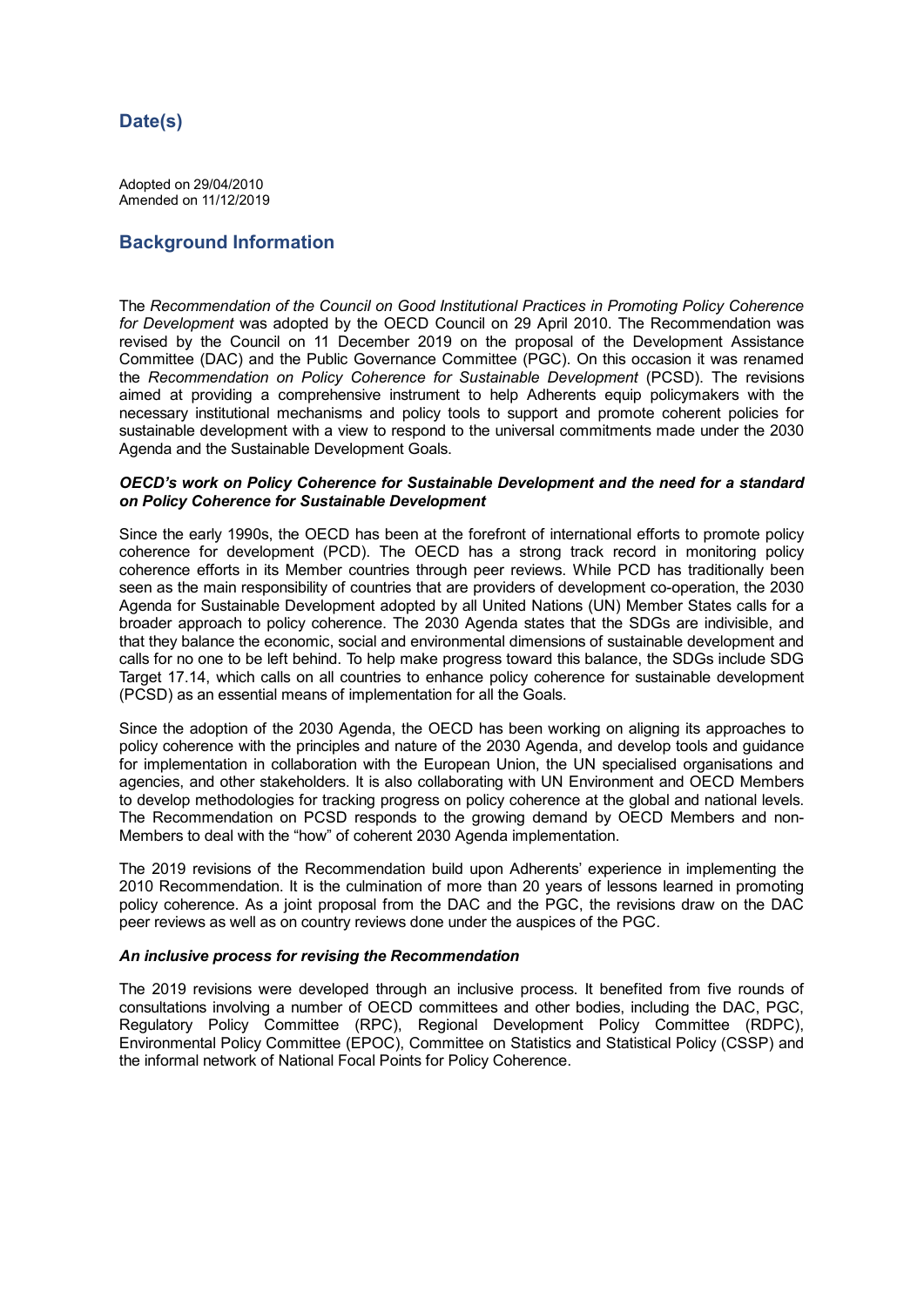Key stakeholders, including the UN Committee of Experts on Public Administration, UN Environment and the members of the PCSD Partnership under the UN Partnerships for SDGs platform, also provided substantive comments. Consistent with the universal and inclusive spirit of the 2030 Agenda, the OECD launched an online public consultation to reach government officials, civil society organisations, international organisations and interested citizens and stakeholders from all over the world. The public consultation helped to test the relevance and applicability of the guidance and definitions included in the Recommendation on PCSD.

## *Scope of the Recommendation*

The Recommendation focuses primarily on the enablers that are essential to facilitate governments' efforts to enhance PCSD. It is based on the premise that the ability to consistently develop and implement coherent policies in all areas is dependent on the processes, systems, structures and tools used by governments to manage and co-ordinate policy at all levels.

The Recommendation presents eight principles to enhance policy coherence for sustainable development under three main pillars:

- A strategic vision for implementing the 2030 Agenda underpinned by a clear political commitment and leadership to enhance policy coherence for sustainable development;
- Effective and inclusive institutional and governance mechanisms to address policy interactions across sectors and align actions between levels of government;
- A set of responsive and adaptive tools to anticipate, assess and address domestic, transboundary and long-term impacts of policies.

When implementing the Recommendation, Adherents may tailor the guidance to their specific national realities and capacities. The principles are mutually supportive and efforts should be made in each area in order to enhance PCSD.

#### *Support to implementation and dissemination*

The Recommendation includes provisions where the Council invites Adherents and the Secretary-General to disseminate it and instructs the DAC and PGC to monitor its implementation in consultation with other relevant committees, in particular the Regulatory Policy Committee. To that effect, the Recommendation instructs the DAC and PGC to:

- serve as forum to exchange information on experiences with respect to the implementation of this Recommendation;
- develop, through an inclusive process, an implementation toolkit, which would include an accompanying guidance note with good practice examples, to help Adherents design their own policy coherence strategies and implement this Recommendation according to their specific national circumstances;
- make use of existing OECD reviews, such as the DAC peer reviews and the Public Governance reviews, to promote, assist and monitor the implementation of this Recommendation, in order to avoid duplication and increase synergies;
- report to the Council on the implementation of this Recommendation no later than five years from its adoption and at least every ten years thereafter.

*For further information please consult: www.oecd.org/pcsd.*

*Contact information: pcsd.contact@oecd.org.*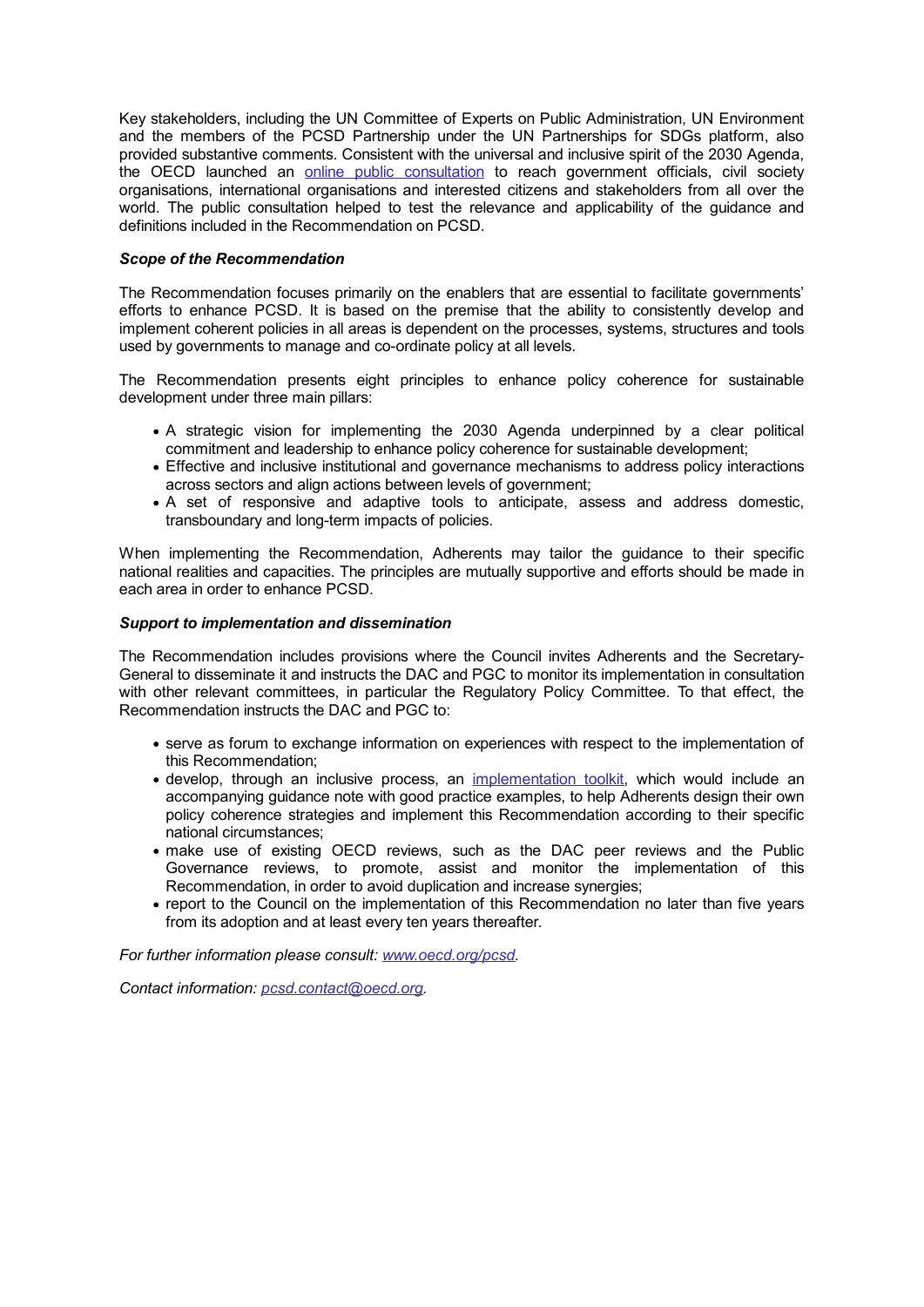#### **THE COUNCIL**,

**HAVING REGARD** to Article 5 b) of the Convention on the Organisation for Economic Co-operation and Development of 14 December 1960;

**HAVING REGARD** to the 2030 Agenda for Sustainable Development (hereafter the '2030 Agenda') adopted by the United Nations General Assembly (A/RES/70/1) in particular Sustainable Development Goal (SDG) 17, Target 17.14 on "enhancing policy coherence for sustainable development" adopted by the United Nations General Assembly (A/RES/70/1);

**CONSIDERING** the OECD Ministers' call for the OECD to support the Members and international community in the achievement of the SDGs, including through its role in fostering policy coherence for sustainable development (PCSD) [C/MIN(2015)14/FINAL], and the updated OECD Action Plan on the SDGs [C(2016)166/REV2];

**RECOGNISING** that PCSD is essential at a local, regional, national and global level to advance both domestically and internationally synergistic actions; to manage trade-offs across the SDGs; and to address the transboundary and long-term impacts that policies may have on sustainable development, including on poverty reduction;

**RECOGNISING** that PCSD is needed to promote different forms of financing from public, private, domestic and international sources that better leverage inclusive sustainable development impact, and to accelerate progress towards the implementation of the 2030 Agenda while leaving no one behind;

**CONSIDERING** the experience gained by Members and Partners in promoting mutually supportive policies for the benefit of all countries through improved institutional frameworks and policy coherence in a wide range of areas covered by the 2030 Agenda, as well as the OECD experience in promoting public governance practices to address multidimensional challenges;

**CONSIDERING** that the principle of policy coherence for development (PCD) is of fundamental importance for the implementation of the 2030 Agenda, and an important contribution to PCSD;

**RECOGNISING** the need to establish institutional frameworks that support governments at different levels and across branches to promote PCSD and advance the 2030 Agenda;

**RECOGNISING** that engagement with diverse stakeholders beyond government is required to implement PCSD, including civil society, the private sector, and foundations; and that these stakeholders can capitalise on their respective roles and expertise to promote and support efforts to enhance PCSD, in accordance with the principle that "all countries and all stakeholders, acting in collaborative partnership, will implement this plan" (2030 Agenda [A/RES/70/1]);

**RECOGNISING** that in addition to national governments, cities and regions have a crucial role to play in the achievement of the SDGs as they are often responsible for societal services, and that therefore national governments need to engage and coordinate with local and regional entities;

**CONSIDERING** the valuable collaboration between the OECD and a range of international organisations, including the United Nations, in the development of guidance and methodologies for promoting, implementing and monitoring PCSD;

**RECOGNISING** that there is no one-size-fits-all approach to PCSD, that the actions taken by Members and non-Members having adhered to this Recommendation (hereafter the "Adherents") need to be adapted to different national realities, capacities, levels of development, territorial context, and other constraints through place-based policies and structures;

**RECOGNISING** that Adherents have different national legal, policy, and institutional frameworks and institutional capacities relevant to the implementation of this Recommendation.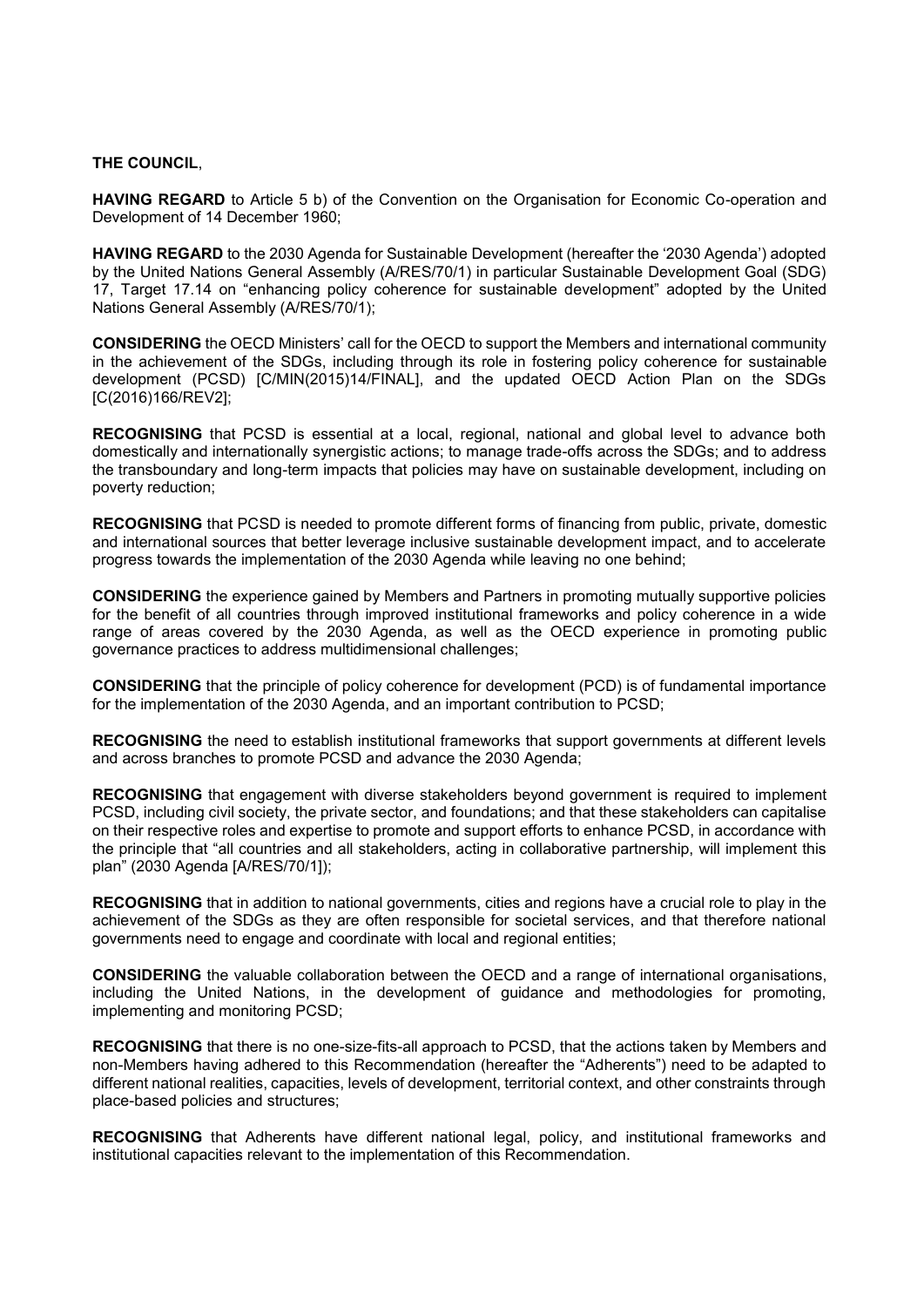## **On the proposal of the Development Assistance Committee and Public Governance Committee, in consultation with other relevant committees:**

- **I. AGREES** that for the purpose of the present Recommendation, the following definitions are used:
	- ‒ *Policy Coherence for Sustainable Development (PCSD)*: an approach to integrate the dimensions of sustainable development throughout domestic and international policy-making. Its objectives in the context of the 2030 Agenda are to advance the integrated implementation of the 2030 Agenda by: (i) Fostering synergies and maximising benefits across economic, social and environmental policy areas; (ii) Balancing domestic policy objectives with internationally recognised sustainable development goals; and (iii) Addressing the transboundary and long-term impacts of policies, including those likely to affect developing countries;
	- ‒ *Policy Coherence for Development (PCD)*: a principle of International Development policy that aims to take into account the objectives of development co-operation in external and domestic policies in areas which are likely to affect developing countries;
	- ‒ *Policy Integration*: a process by which institutions align their mandates, policies and sectoral objectives to the Sustainable Development Goals, and make their policy decisions taking into account the interactions (synergies and trade-offs) among economic, social and environmental areas with a view to addressing the multiple dimensions of sustainable development challenges in a more balanced manner;
	- ‒ *Institutional and organisational mechanisms*: structures, systems, processes and working methods applied by the government across all branches and levels of government as well as by key stakeholders;
	- ‒ *Stakeholder*: any interested and/or affected party, including: individuals and national, regional, or international institutions and organisations, whether governmental or non-governmental, and from civil society, foundations, academia, the media or the private sector.
	- ‒ *Transboundary impacts*: Any effect intended or not originated in one country that crosses national borders through flows of capital, goods, human and natural resources, and that is able to affect positively or negatively the sustainable development prospects of another country.

**II. RECOMMENDS** that Adherents develop a **strategic vision for achieving the 2030 Agenda and the SDGs in an integrated and coherent manner**, in particular by:

1. **Building a strong, inclusive political commitment and leadership** at the highest political level to foster whole-of-government action for PCSD. To this end, Adherents should, as appropriate:

- a) Enhance whole of government approaches to PCSD by defining priority areas, time-bound action plans and key performance indicators for making progress on PCSD and communicating results to the public;
- b) Systematically apply a poverty, gender and human rights perspective to PCSD frameworks in line with the 2030 Agenda ambition of ending poverty in all its forms everywhere, empowering all women and girls and achieving gender equality;
- c) Introduce measures to promote PCSD within government structures so that commitment to PCSD outlives electoral cycles and changes in government, cabinet compositions or government programmes, including identifying a lead institution, responsible for promoting, overseeing and implementing PCSD;
- d) Build leadership capacity in the public service to consistently formulate, implement, and monitor policies coherent with sustainable development in across sectors.

2. **Defining, implementing and communicating a strategic long-term vision that supports policy coherence** and orients the government and stakeholders towards common sustainable development goals. To this end, Adherents should, as appropriate: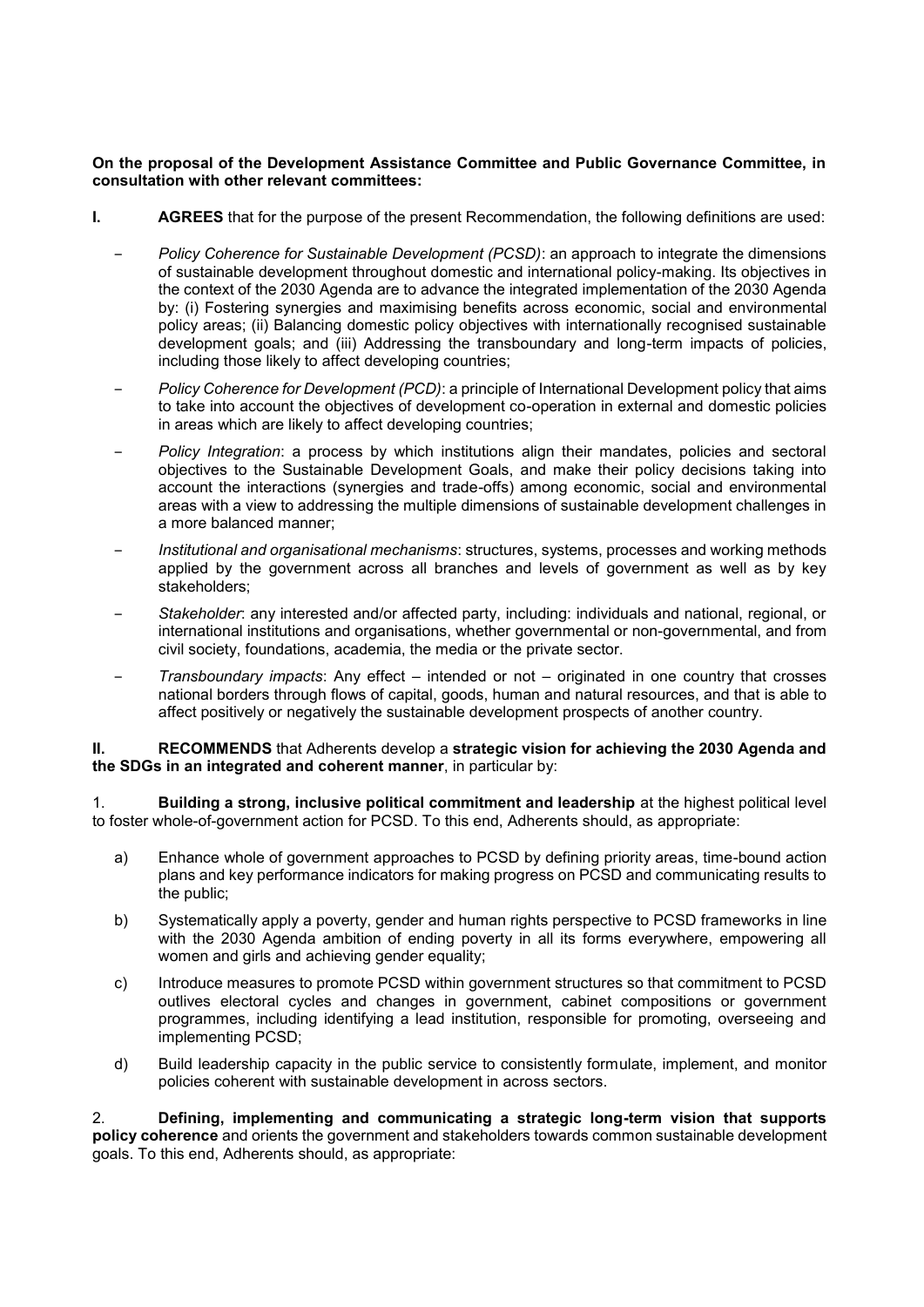- a) Develop a strategic long-term vision that defines desired sustainable development outcomes, scenarios and actions to enhance coherence across sectors and government levels, and between external and domestic policies in areas that are likely to affect developing countries;
- b) Use existing tools such as strategic foresight, scenario development and systems thinking approaches in the formulation and implementation of policies, to identify, prevent and mitigate actual and potential adverse impacts on the wellbeing and sustainable development prospects of future generations.

3. **Improving Policy Integration** to better incorporate sustainable development into policy and finance, and in that respect capitalise on synergies and benefits across economic, social and environmental policy areas as well as between domestic and internationally-recognised Sustainable Development Goals. To this end, Adherents should, as appropriate:

- a) Make strategic use of policy planning mechanisms and tools, including the budget process and public procurement, to manage synergies and trade-offs and integrate sustainable development into sectoral policies;
- b) Incorporate a PCSD lens, as appropriate, into national development plans, sustainable development strategies, and financing plans and develop supporting tools, such as guidelines or regulations, as well as coordination mechanisms for ministries and government agencies to align their mandates, policies and sectoral objectives with broader sustainable development goals;
- c) Integrate regional and territorial development into sectoral policies to achieve greater synergies with long-term strategic planning for the implementation of the SDGs;
- d) Take a whole-of-government approach to development policy and finance to diversify the resources and linkages beyond official development assistance that support sustainable development impact, including domestic resources, private investment, remittances and philanthropic flows as well as non-financial drivers of sustainable development such as trade and corporate business models.

### **III. RECOMMENDS** that Adherents develop **effective and inclusive institutional mechanisms to address policy interactions across sectors and align actions among levels of government**, in particular by:

1. **Ensuring whole-of-government coordination** to identify and mitigate divergences between sectoral priorities and policies, including external and domestic policies, and promote mutually supporting actions across sectors and institutions. To this end, Adherents should, as appropriate:

- a) Use high-level coordinating mechanisms, whether located within the Centre of Government or a lead line ministry as appropriate, to promote PCSD and the integration of sustainable development across central agencies, line ministries and other public institutions;
- b) Establish clear mandates, capacities and mobilise adequate resources, as appropriate, for PCSD to identify policy divergences and conflicts related to the implementation of the 2030 Agenda;
- c) Encourage formal governance arrangements and informal working methods that support effective communication between ministries and departments, and between ministries and other public sector bodies under their aegis;
- d) Build capacity in public administrations for PCSD, and align training strategies and programmes for public actors with the principles and integrated nature of the SDGs.

2. **Engaging appropriately sub-national levels of government in areas where they have a role in policy coordination** to promote coordinated actions and enhance coherence across levels of governments for sustainable development. To this end, Adherents should, as appropriate: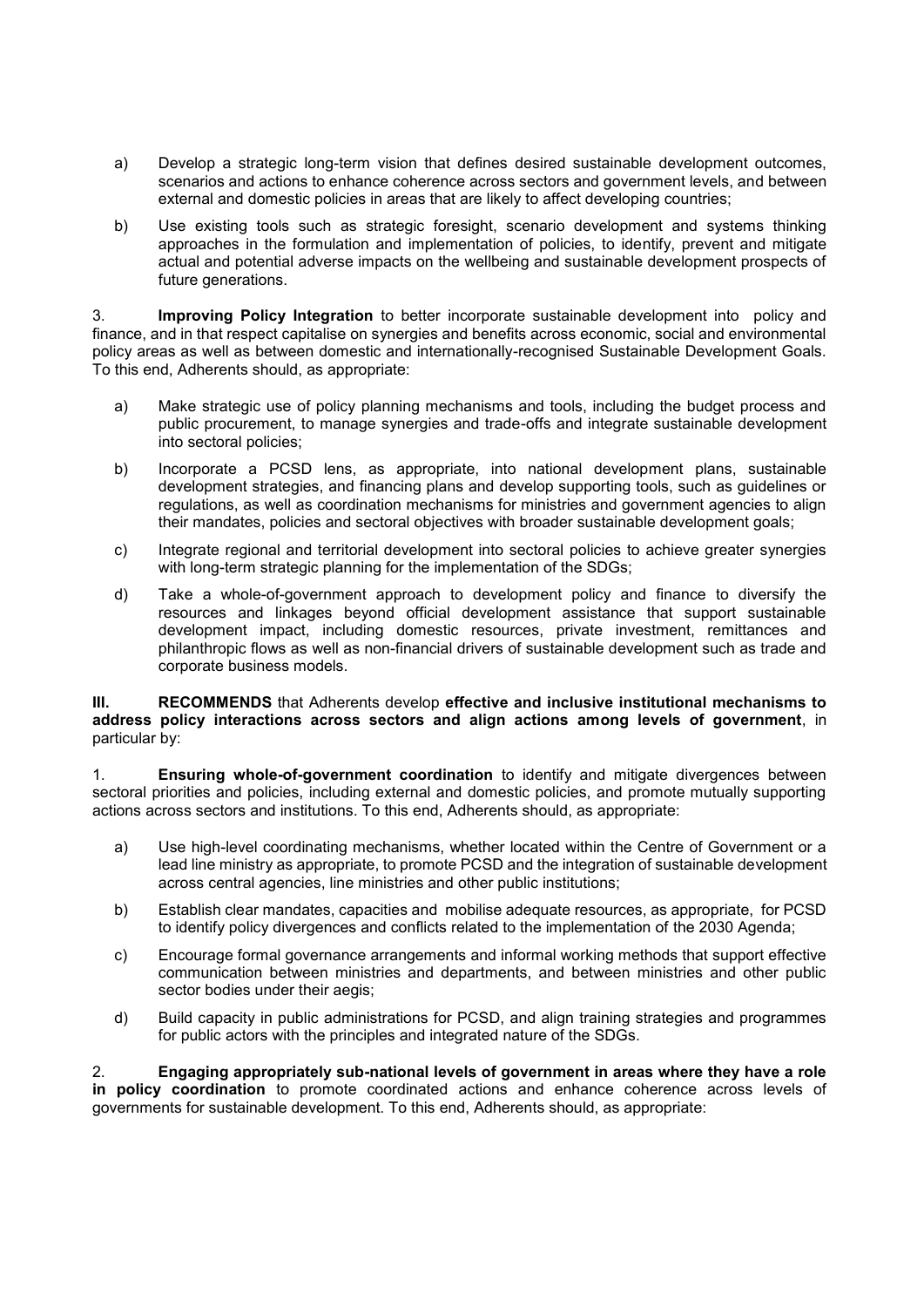- a) Promote PCSD at different levels of government and work with key stakeholders to develop tools that support local and regional governments in applying PCSD in their legal frameworks, plans and actions for localising the SDGs;
- b) Promote synergies among national, regional and local policies to better align with and contribute to relevant economic, social and environmental goals, including international commitments and international development co-operation objectives, within the scope of their responsibilities and in a balanced manner.

3. **Engaging stakeholders effectively** to sustain broader support for PCSD and its implementation. To this end, Adherents should, as appropriate:

- a) Engage proactively with stakeholders in different phases of the policy cycle, including through the exchange of knowledge and expertise, to develop and prioritise initiatives for enhancing PCSD, making specific efforts to reach out to the marginalised and vulnerable groups in society and to advance inclusive social and economic development, in line with the aspirations of the SDGs;
- b) Work with stakeholders to raise public awareness and mobilise support on sustainable development and government commitments supporting PCSD, through campaigns, policy dialogue, capacity building and information sharing.

**IV. RECOMMENDS** that Adherents develop **a set of responsive and adaptive tools to anticipate, assess and address domestic, transboundary and long-term impacts of policies to advance SDGs**, in particular by:

1. **Analysing and assessing policy and financing impacts** to inform decision-making, increase positive impacts and avoid potential negative impacts on the sustainable development prospects of other countries, in particular on developing countries. To this end, Adherents should, as appropriate:

- a) Introduce, where possible, regular assessments to identify and assess potential positive and negative impacts on sustainable development, building on any existing tools such as Regulatory, Environmental, Gender and Social Impact and Strategic Assessments;
- b) Adopt ex-ante and ex-post impact assessment practices that take into account transboundary impacts, paying particular attention to the economic, social, gender and environmental impacts on developing countries as well as the promotion and protection of human rights.

### 2. **Strengthening monitoring, reporting and evaluation systems to collect qualitative and quantitative evidence on the impact of policies and financing, and report progress on PCSD**. To this end, Adherents should, as appropriate:

- a) Monitor and report back on policy and financing impacts drawing on national, regional and local sources, where available, and publish regular reports about progress on PCSD outlining progress made on addressing impacts on sustainable development at home and abroad;
- b) Identify existing reliable and timely data, indicators and information, disaggregated by sex and geographically and territorial level as well as other aspects such as income, age, race, ethnicity, migratory status, disability, geographic location and other characteristics relevant that can help better capture economic, social and environmental externalities imposed beyond national borders (transboundary impacts); and understand the country's contribution towards global efforts for implementing Agenda 2030;
- c) Report regularly on PCSD and, where needed, build capacity and skills to strengthen data collection, management, storage, and reporting processes;
- d) Embed a policy coherence dimension in evaluation systems to inform decision-making regarding the linkages and potential trade-offs between sectoral policies as well as transboundary impacts.
- **V. INVITES** the Secretary-General to disseminate this Recommendation.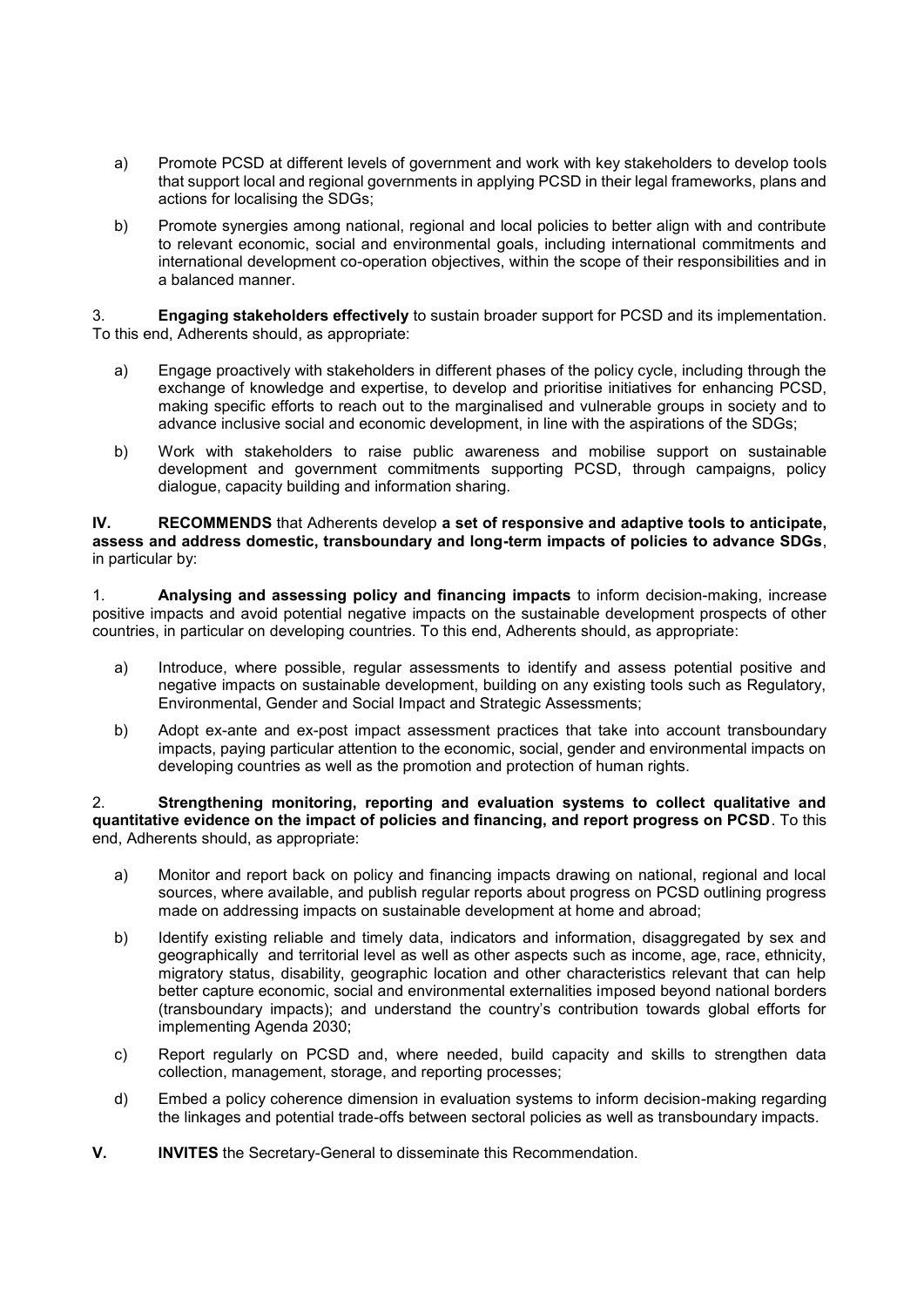**VI. INVITES** Adherents to disseminate this Recommendation at all levels of government.

**VII. INVITES** non-Adherents to take into account and adhere to this Recommendation.

**VIII. ENCOURAGES** stakeholders to disseminate and follow this Recommendation in their approaches to promoting PCSD.

**IX. INSTRUCTS** the Development Assistance Committee and the Public Governance Committee, in consultation with other relevant committees to:

- a) serve as a forum to exchange information on experiences with respect to the implementation of this Recommendation;
- b) develop through an inclusive process an implementation toolkit with detailed guidance and good emerging practices to help Adherents implement this Recommendation;
- c) make use of existing OECD reviews, such as the DAC peer reviews or Public Governance reviews, to promote, assist and monitor the implementation of this Recommendation, to better assist in improving PCSD;
- d) report to the Council on the implementation of this Recommendation no later than five years from its adoption and at least every ten years thereafter.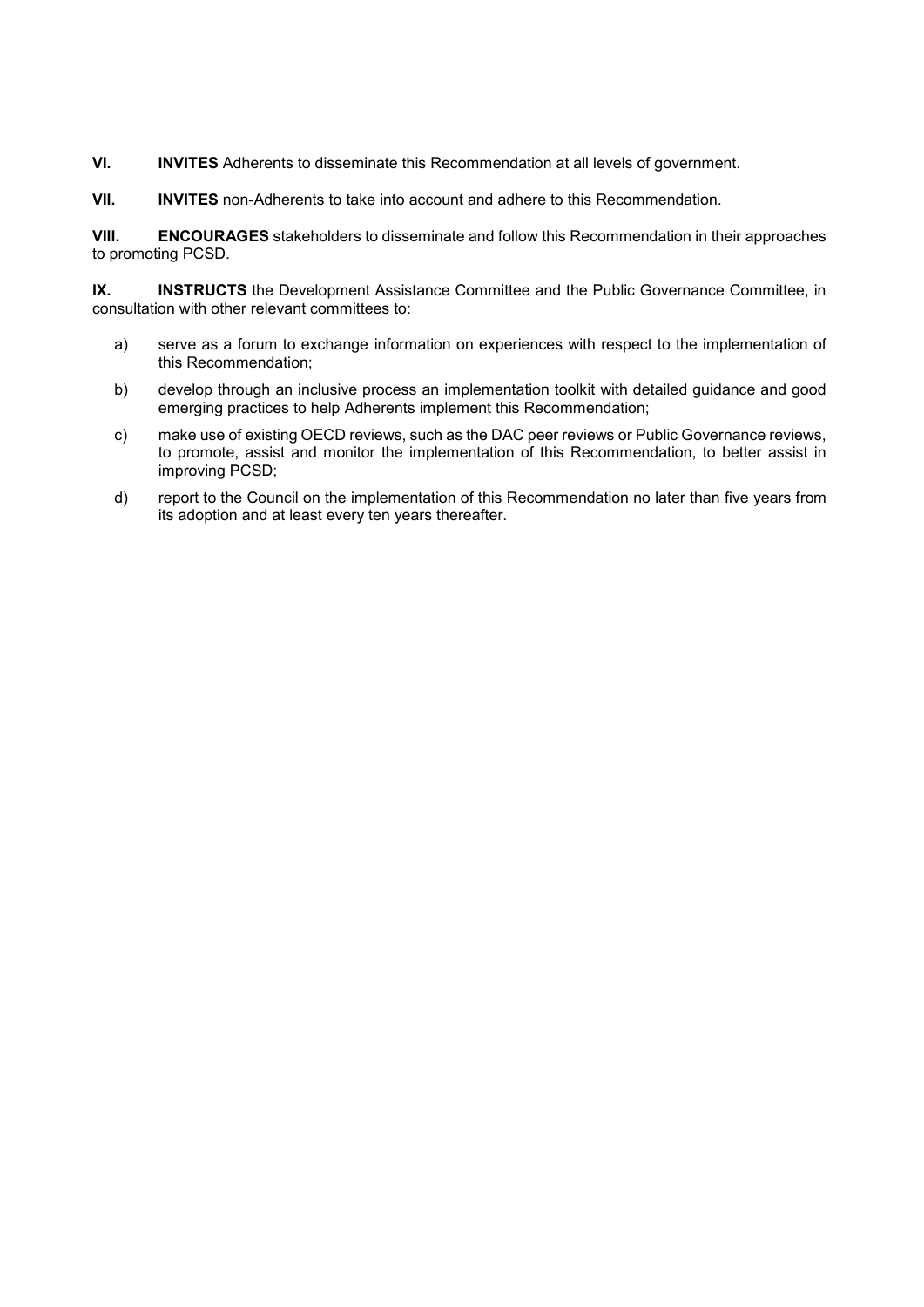# Adherents\*

| <b>OECD Members</b>  |                      | <b>Non-Members</b> | Other |
|----------------------|----------------------|--------------------|-------|
| Australia<br>Austria | <b>United States</b> |                    |       |
| Belgium              |                      |                    |       |
| Canada               |                      |                    |       |
| Chile                |                      |                    |       |
| Czech Republic       |                      |                    |       |
| Denmark              |                      |                    |       |
| Estonia              |                      |                    |       |
| Finland              |                      |                    |       |
| France               |                      |                    |       |
| Germany              |                      |                    |       |
| Greece               |                      |                    |       |
| Hungary              |                      |                    |       |
| Iceland              |                      |                    |       |
| Ireland              |                      |                    |       |
| Israel               |                      |                    |       |
| Italy                |                      |                    |       |
| Japan                |                      |                    |       |
| Korea                |                      |                    |       |
| Latvia               |                      |                    |       |
| Lithuania            |                      |                    |       |
| Luxembourg           |                      |                    |       |
| Mexico               |                      |                    |       |
| Netherlands          |                      |                    |       |
| New Zealand          |                      |                    |       |
| Norway               |                      |                    |       |
| Poland               |                      |                    |       |
| Portugal             |                      |                    |       |
| Slovak Republic      |                      |                    |       |
| Slovenia             |                      |                    |       |
| Spain                |                      |                    |       |
| Sweden               |                      |                    |       |
| Switzerland          |                      |                    |       |
| Turkey               |                      |                    |       |
| United Kingdom       |                      |                    |       |
|                      |                      |                    |       |

 $\mathring{\;}$ Additional information and statements are available in the Compendium of OECD Legal Instruments: http://legalinstruments.oecd.org